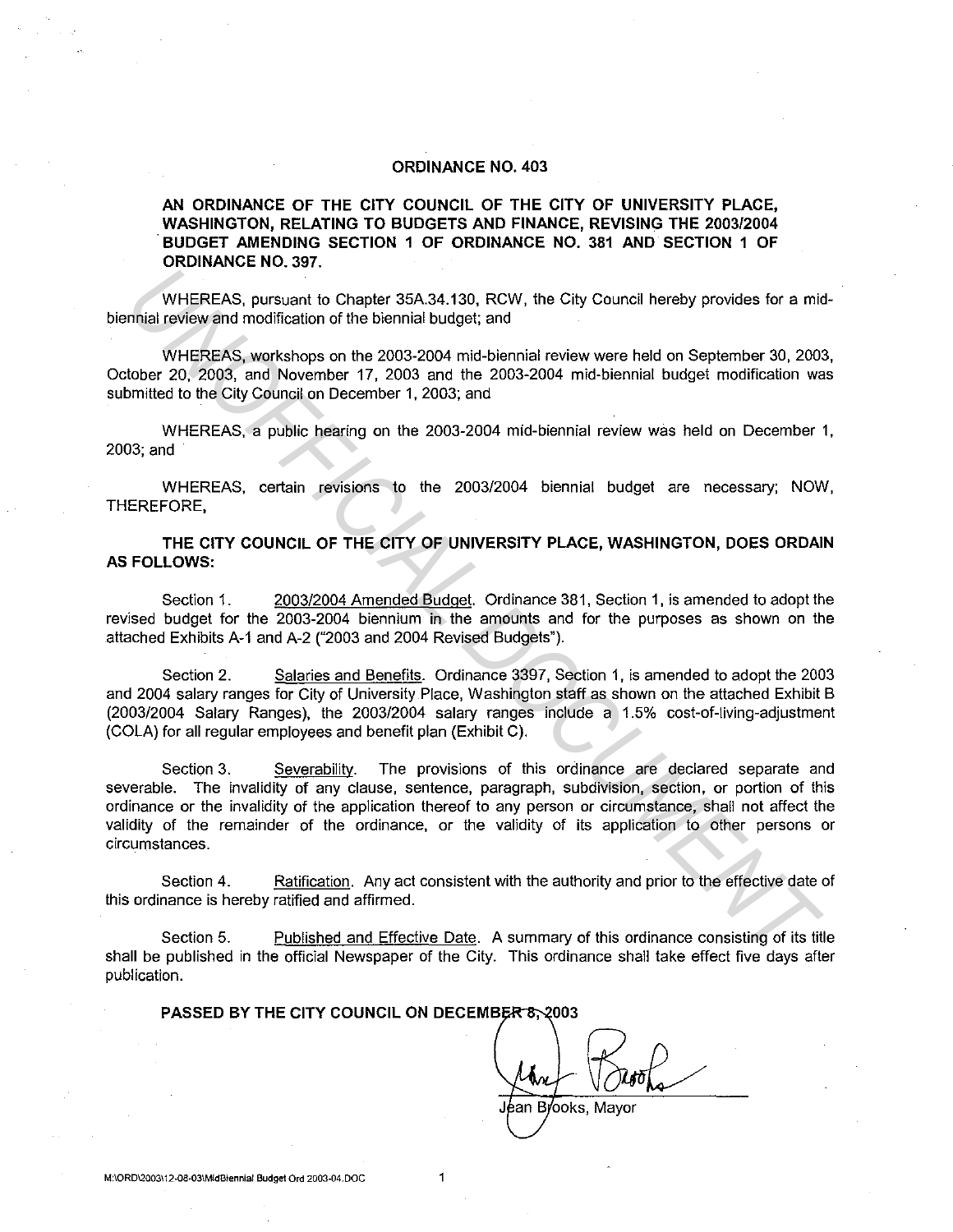**ATTEST:** 

Calma Crace

Catrina Craig, City Clerk

APPROVED AS TO FORM:

: muller

Timothy X. Syllivan, City Attorney

Date of Publication: December 10, 2003 December 15, 2003 **Effective Date:**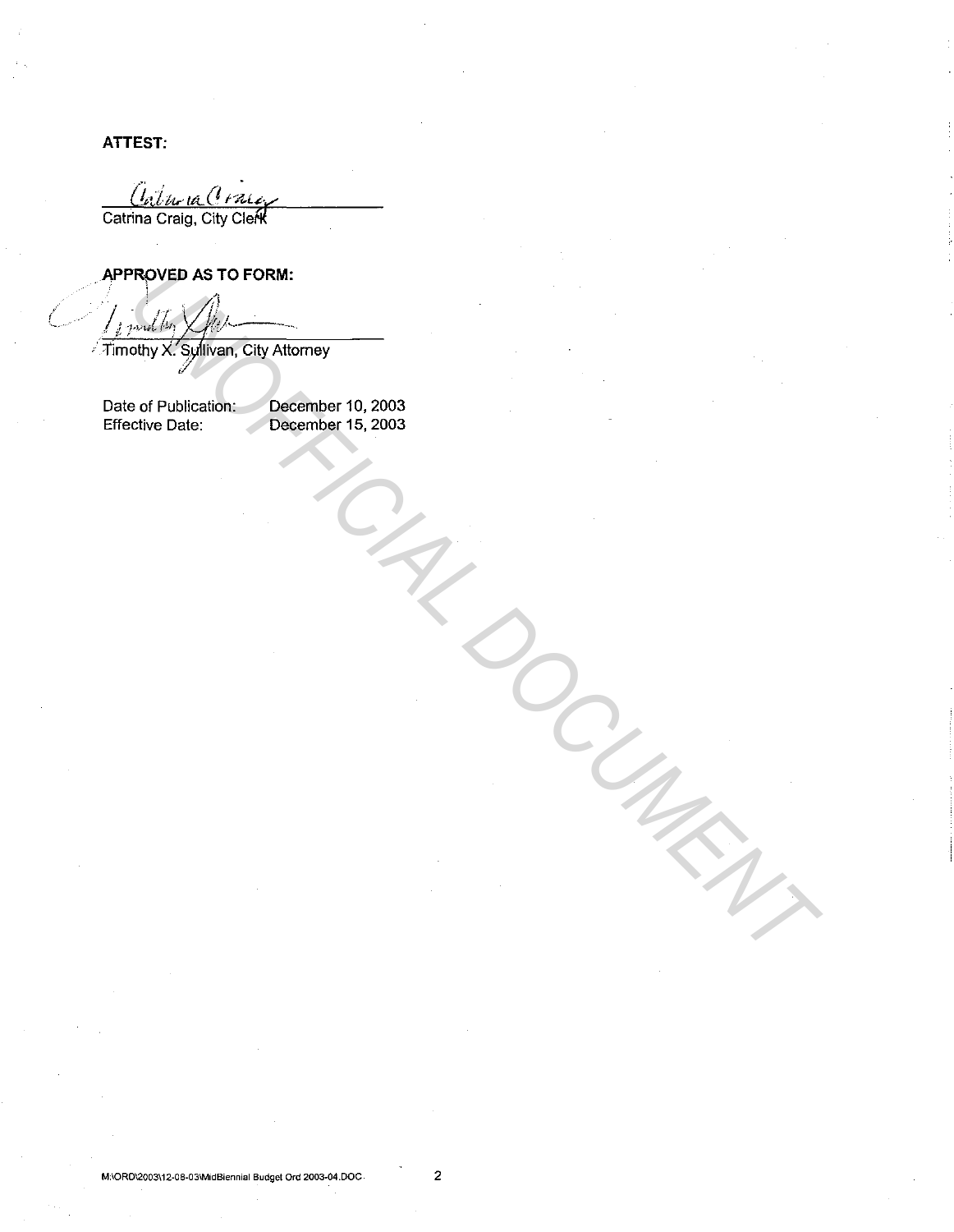# **EXHIBIT A-1** CITY OF UNIVERSITY PLACE 2003 Revised Budget

|                       |                                         |               | <b>REVENUES</b><br>& OTHER                  |            |  |                     | <b>EXPENDITURES</b><br><b>&amp; OTHER</b> |                                          | <b>ENDING</b>   |
|-----------------------|-----------------------------------------|---------------|---------------------------------------------|------------|--|---------------------|-------------------------------------------|------------------------------------------|-----------------|
|                       | :FUND                                   |               | SOURCES                                     |            |  |                     | <b>USES</b>                               |                                          | <b>BALANCE</b>  |
| Operating             |                                         |               |                                             |            |  |                     |                                           |                                          |                 |
| General               |                                         |               |                                             |            |  |                     |                                           |                                          |                 |
| 001                   | General                                 | 14,016,353 \$ | $(102, 555)$ \$                             | 13,913,798 |  | \$<br>10,865,663 \$ | 85,499                                    | $\sqrt{5}$<br>10,951,162                 | \$<br>2,962,636 |
|                       | <b>Special Revenue</b>                  |               |                                             |            |  |                     |                                           |                                          |                 |
| 101                   | Street                                  | 1,643,348     | 50,000                                      | 1,693,348  |  | 1,643,348           | 50,000                                    | 1,693,348                                |                 |
| 102                   | Arterial Street                         | 224,984       |                                             | 224,984    |  | 196,891             |                                           | 196,891                                  | 28,093          |
| 103                   | Real Estate Excise Tax                  | 790,957       | 200,000                                     | 990,957    |  | 560,000             | 200,000                                   | 760,000                                  | 230,957         |
| 120                   | Path & Trails                           | 30,922        |                                             | 30,922     |  |                     |                                           |                                          | 30,922          |
| 140                   | Surface Water Mgmt                      | 1,895,363     | 126,400                                     | 2,021,763  |  | 1,895,363           | 126,400                                   | 2,021,763                                |                 |
| 188                   | Strategic Reserve                       | 637,156       |                                             | 637,156    |  |                     |                                           |                                          | 637,156         |
|                       | Sub-total Special Revenue               | 5,222,730     | 376,400                                     | 5,599,130  |  | 4,295,602           | 376,400                                   | 4,672,002                                | 927,128         |
|                       | <b>Debt Service</b>                     |               |                                             |            |  |                     |                                           |                                          |                 |
| 201                   | Debt Service                            | 1,182,445     | 100,000                                     | 1,282,445  |  | 1,182,445           | 100,000                                   | 1,282,445                                |                 |
|                       | <b>Sub-total Debt Service Funds</b>     | 1,182,445     | 100,000                                     | 1,282,445  |  | 1,182,445           | 100,000                                   | 1,282,445                                |                 |
|                       | Total Operating                         | 20,421,528    | 373.845                                     | 20,795,373 |  | 16,343,710          | 561,899                                   | 16,905,609                               | 3,889,764       |
|                       |                                         |               |                                             |            |  |                     |                                           |                                          |                 |
| Capital Improvement   |                                         |               |                                             |            |  |                     |                                           |                                          |                 |
| 301                   | Parks CIP                               | 4,273,182     | (150,000)                                   | 4,123,182  |  | 4,169,892           | (299,900)                                 | 3,869,992                                | 253,190         |
| 302                   | Public Works CIP                        | 5,013,433     | 11,837,056                                  | 16,850,489 |  | 4,224,653           | 12,287,055                                | 16,511,708                               | 338,781         |
| 303                   | Municipal Facilities CIP                | 145,253       |                                             | 145,253    |  | 45,253              |                                           | 45,253                                   | 100,000         |
| 304                   | Surface Water Mgmt CIP                  |               |                                             |            |  |                     |                                           |                                          |                 |
|                       | Sub-total CIP                           | 9,431,868     | 11,687,056                                  | 21,118,924 |  | 8,439,798           | 11,987,155                                | 20,426,953                               | 691,971         |
| Internal Service      |                                         |               |                                             |            |  |                     |                                           |                                          |                 |
| 501                   | Fleet & Equipment                       | 811,656       |                                             | 811,656    |  | 128,650             | $\overline{\phantom{a}}$                  | 128,650                                  | 683,006         |
| 502                   | Information Technology & Services       | 1,481,221     |                                             | 1,481,221  |  | 718,404             | 46,100                                    | 764,504                                  | 716,717         |
| 505                   | Property Management                     | 251,784       | 172,050                                     | 423,834    |  | 251,784             | 172,050                                   | 423,834                                  |                 |
| 506                   | Risk Management                         | 201,646       |                                             | 201,646    |  | 158,350             |                                           | 158,350                                  | 43,296          |
|                       | Sub-total Internal Service              | 2,746,307     | 172,050                                     | 2,918,357  |  | 1,257,188           | 218,150                                   | 1,475,338                                | 1,443,019       |
| Non-Annually Budgeted |                                         |               |                                             |            |  |                     |                                           |                                          |                 |
| 150                   | Donations and Gifts to University Place | 34,438        | 2.599                                       | 37,037     |  | 34,438              | 2,599                                     | 37,037                                   |                 |
|                       | <b>Sub-total Non-Annually Budgeted</b>  | 34,438        | 2,599                                       | 37,037     |  | 34,438              | 2,599                                     | 37,037                                   |                 |
|                       | Total Budget                            | :S.           | 32.634.141 - \$ 12.235.550 - \$ 144.869.691 |            |  | -5.                 |                                           | $26,075,134$ \$ 12,769,803 \$ 38,844,937 | 6,024,754       |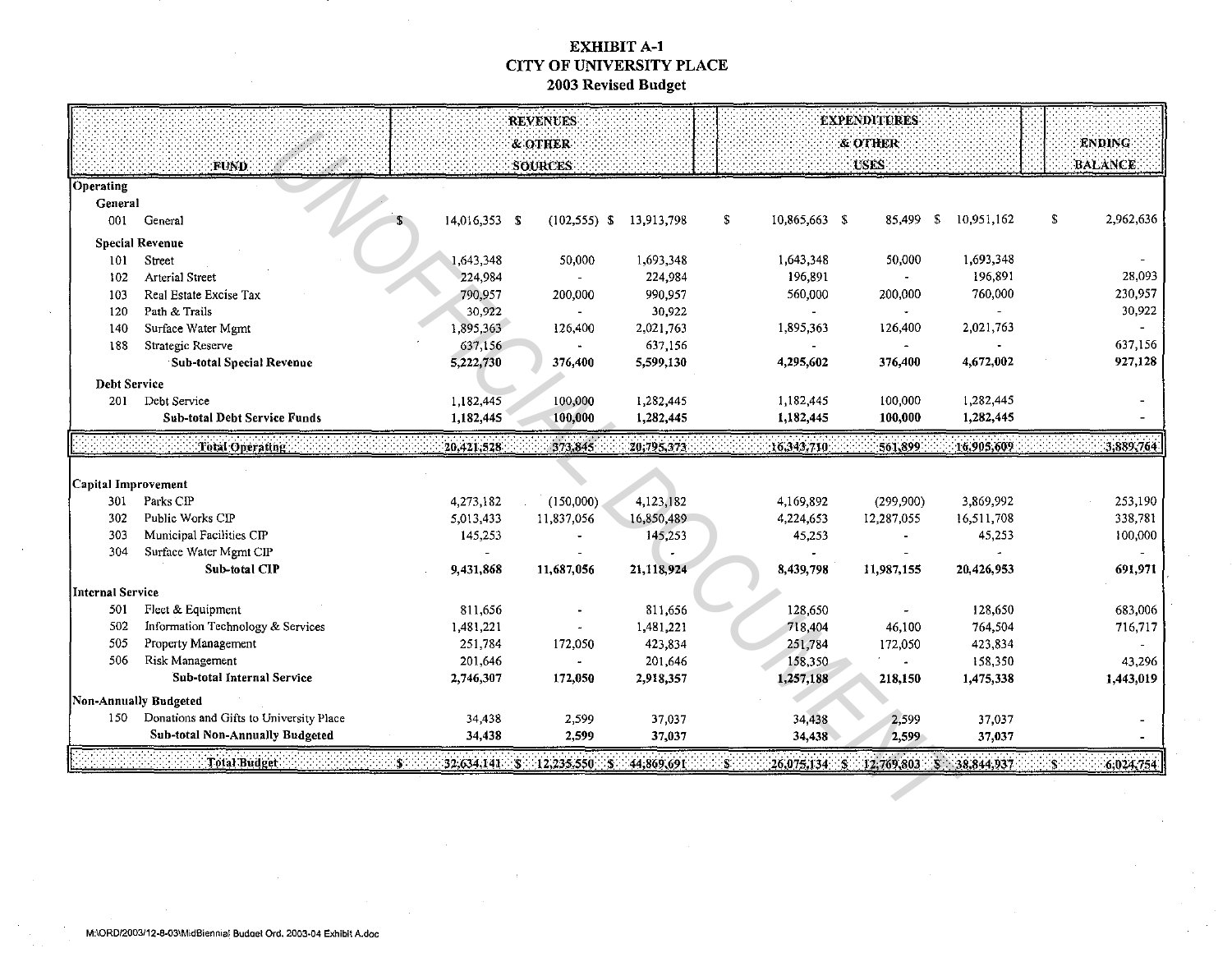## **EXHIBIT A-2 CITY OF UNIVERSITY PLACE** 2004 Revised Budget

|                                                                                                                                      |                                         | <b>REVENUES</b> |                    |            | <b>EXPENDITURES</b> |                               |            |            |                 |
|--------------------------------------------------------------------------------------------------------------------------------------|-----------------------------------------|-----------------|--------------------|------------|---------------------|-------------------------------|------------|------------|-----------------|
|                                                                                                                                      |                                         |                 | <b>&amp; OTHER</b> |            |                     |                               | & OTHER    |            | <b>ENDING</b>   |
|                                                                                                                                      | FUND.                                   |                 | <b>SOURCES</b>     |            |                     |                               | USES       |            | <b>BALANCE</b>  |
| Operating                                                                                                                            |                                         |                 |                    |            |                     |                               |            |            |                 |
| General                                                                                                                              |                                         |                 |                    |            |                     |                               |            |            |                 |
| 001                                                                                                                                  | General                                 | 13,846,276 \$   | $(401, 190)$ \$    | 13,445,086 |                     | 11,257,274 \$<br>$\mathbf{3}$ | 471,081 \$ | 11,728,355 | 1,716,731<br>\$ |
|                                                                                                                                      | <b>Special Revenue</b>                  |                 |                    |            |                     |                               |            |            |                 |
| 101                                                                                                                                  | Street                                  | 1,742,592       |                    | 1,742,592  |                     | 1,742,592                     |            | 1,742,592  |                 |
| 102                                                                                                                                  | Arterial Street                         | 244,618         |                    | 244,618    |                     | 216,155                       |            | 216,155    | 28,463          |
| 103                                                                                                                                  | Real Estate Excise Tax                  | 796,457         | 100,000            | 896,457    |                     | 565,500                       | 100,000    | 665,500    | 230,957         |
| 120                                                                                                                                  | Path & Trails                           | 35,429          |                    | 35,429     |                     | $\sim$                        |            |            | 35,429          |
| 140                                                                                                                                  | Surface Water Mgmt                      | 1,876,292       |                    | 1,876,292  |                     | 1,876,292                     |            | 1,876,292  |                 |
| 188                                                                                                                                  | Strategic Reserve                       | 669,939         |                    | 669,939    |                     |                               |            |            | 669,939         |
|                                                                                                                                      | Sub-total Special Revenue               | 5,365,327       | 100,000            | 5,465,327  |                     | 4,400,539                     | 100,000    | 4,500,539  | 964,788         |
| <b>Debt Service</b>                                                                                                                  |                                         |                 |                    |            |                     |                               |            |            |                 |
| 201                                                                                                                                  | Debt Service                            | 1,140,124       | 300,000            | 1,440,124  |                     | 1,140,124                     | 300,000    | 1,440,124  |                 |
|                                                                                                                                      | <b>Sub-total Debt Service Funds</b>     | 1,140,124       | 300,000            | 1,440,124  |                     | 1,140,124                     | 300,000    | 1,440,124  |                 |
|                                                                                                                                      | Total Operating                         | 20,351,727      | (1,190)            | 20,350,537 |                     | 16,797,937                    | 871,081    | 17,669,018 | 2,681,519       |
| Capital Improvement                                                                                                                  |                                         |                 |                    |            |                     |                               |            |            |                 |
| 301                                                                                                                                  | Parks CIP                               | 632,240         | (100)              | 632,140    |                     | 604,105                       | 5,000      | 609,105    | 23,035          |
| 302                                                                                                                                  | Public Works CIP                        | 2,237,357       | (1)                | 2,237,356  |                     | 1,426,691                     |            | 1,426,691  | 810,665         |
| 303                                                                                                                                  | Municipal Facilities CIP                | 118,750         | (8,000)            | 110,750    |                     | 18,750                        | (8,000)    | 10,750     | 100,000         |
|                                                                                                                                      | Sub-total CIP                           | 2,988,347       | (8, 101)           | 2,980,246  |                     | 2,049,546                     | (3,000)    | 2,046,546  | 933,700         |
| <b>Internal Service</b>                                                                                                              |                                         |                 |                    |            |                     |                               |            |            |                 |
| 501                                                                                                                                  | Fleet & Equipment                       | 933,807         |                    | 933,807    |                     | 213,650                       |            | 213,650    | 720,157         |
| 502                                                                                                                                  | Information Technology & Services       | 1,454,320       | (46,100)           | 1,408,220  |                     | 532,812                       | 41,050     | 573,862    | 834,358         |
| 505                                                                                                                                  | Property Management                     | 236,566         | 58,755             | 295,321    |                     | 236,566                       | 58,755     | 295,321    |                 |
| 506                                                                                                                                  | Risk Management                         | 216,423         |                    | 216,423    |                     | 164,850                       |            | 164,850    | 51,573          |
|                                                                                                                                      | <b>Sub-total Internal Service</b>       | 2,841,116       | 12,655             | 2,853,771  |                     | 1,147,878                     | 99,805     | 1,247,683  | 1,606,088       |
| <b>Non-Annually Budgeted</b>                                                                                                         |                                         |                 |                    |            |                     |                               |            |            |                 |
| 150                                                                                                                                  | Donations and Gifts to University Place |                 |                    |            |                     |                               |            |            |                 |
|                                                                                                                                      | Sub-total Non-Annually Budgeted         |                 |                    |            |                     |                               |            |            |                 |
| Total Budget<br>26.181.190:5<br>19.995.361 S<br>'S.<br>$3.364 - 5 = 26.184,554$<br>$967,886$ \$<br>$-20.963,247$<br>5.221.307<br>۰\$ |                                         |                 |                    |            |                     |                               |            |            |                 |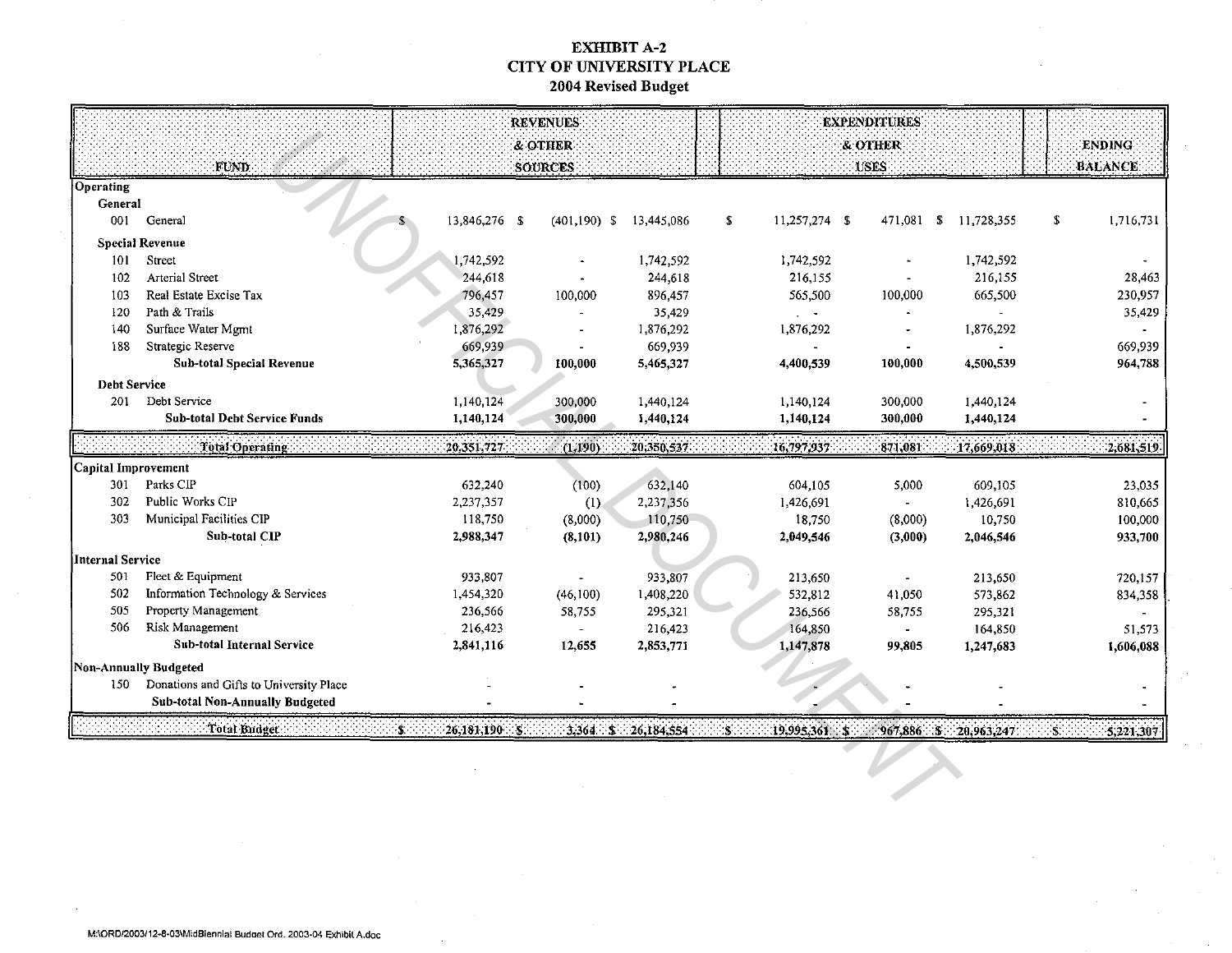# City of University Place Exhibit B 2003 - 2004 Salary Ranges

|                                                                                                 | 2003 Salary Range    |                        | 2004 Salary Range           |                          |  |
|-------------------------------------------------------------------------------------------------|----------------------|------------------------|-----------------------------|--------------------------|--|
| Position                                                                                        | Entry                | High                   | Entry                       | High                     |  |
| City Manager                                                                                    | Set by resolution    |                        | Set by resolution           |                          |  |
| City Attorney                                                                                   | 6,873                | 8,700                  | 7,268                       | 9,200                    |  |
| DCM/Community & Economic Dev. Dir.                                                              | 6,557                | 8,300                  | 7,268                       | 9,200                    |  |
| Administrative Services Director/ACM                                                            | 6,399                | 8,100                  | 6,952                       | 8,800                    |  |
| Public Works Director/ACM                                                                       | 6,399                | 8,100                  | 6,952                       | 8,800                    |  |
| Finance Director                                                                                | 6,004                | 7,600                  | 6,123                       | 7,750                    |  |
| City Engineer/Ass't PW Director                                                                 | 5,688                | 7,200                  | 6,123                       | 7,750                    |  |
| Project Director                                                                                | N/A                  | N/A                    | 6,123                       | 7,750                    |  |
| Ass't CED Dir./Building Official                                                                | 5,141                | 6,508                  | 5,218                       | 6,605                    |  |
| Ass't City Engineer/Sr. Project Eng.                                                            | 4,661                | 5,900                  | 5,218                       | 6,605                    |  |
| Ass't PW Dir./Public Works Sup't                                                                | 5,141                | 6,508                  | 5,218                       | 6,605                    |  |
| Economic Development Director                                                                   | 4,661                | 5,900                  | 5,218                       | 6,605                    |  |
| Info. & Technology Services Director                                                            | 4,661                | 6,127                  | 5,218                       | 6,605                    |  |
| Sr. Parks Project Manager                                                                       | 4,661                | 5,900                  | 5,218                       | 6,605                    |  |
| Assistant City Attorney                                                                         | 4,661                | 6,127                  | 4,740                       | 6,350                    |  |
| Planning Manager                                                                                | 4,661                | 6,127                  | 4,740                       | 6,350                    |  |
| City Clerk                                                                                      | 4,345                | 5,500                  | 4,424                       | 5,600                    |  |
| Finance Operations Manager                                                                      | 4,345                | 5,500                  | 4,424                       | 5,600                    |  |
| Manager (HR, Rec, Permits, Projects, etc.)                                                      | 4,345                | 5,500                  | 4,424                       | 5,600                    |  |
| Senior Management Analyst                                                                       | 3,934                | 4,980                  | 4,424                       | 5,600                    |  |
| Financial/Management Analyst                                                                    | 3,934                | 4,980                  | 4,108                       | 5,200                    |  |
| Info. Systems Analyst/Engineer                                                                  | 3,934                | 4,980                  | 4,108                       | 5,200                    |  |
| Project Engineer                                                                                | 3,934                | 4,980                  | 4,108                       | 5,200                    |  |
| Associate Planner                                                                               | 3,618                | 4,580                  | 3,871                       | 4,900                    |  |
| Building Inspector/Plans Examiner                                                               | 3,618                | 4,580                  | 3,871                       | 4,900                    |  |
| <b>Executive Assistant</b>                                                                      | 3,618                | 4,580                  | 3,672                       | 4,649                    |  |
| Paralegal                                                                                       | 3,618                | 4,580                  | 3,672                       | 4,649                    |  |
| Sr. Engineering Tech./Inspector                                                                 | 3,618                | 4,580                  | 3,672                       | 4,649                    |  |
| Supervisor (Recreation, Admin., Park Maint., etc.)                                              | 3,618                | 4,580                  | 3,672                       | 4,649                    |  |
| Administrative Assistant                                                                        | 3,294                | 4,170                  | 3,344                       | 4,233                    |  |
| Assistant Planner                                                                               | 3,294                | 4,170                  | 3,344                       | 4,233                    |  |
| Coordinator (Rec., Network, Crime Prev., etc.)                                                  | 3,294                | 4,170                  | 3,344                       | 4,233                    |  |
| Deputy City Clerk                                                                               | 3,294                | 4,170                  | 3,344                       | 4,233                    |  |
| Engineering Technician<br>Permit Expeditor                                                      | 3,294                | 4,170<br>4,170         | 3,344                       | 4,233                    |  |
| Sr. Finance Specialist                                                                          | 3,294<br>3,294       | 4,170                  | 3,344<br>3,344              | 4,233<br>4,233           |  |
| Specialist (Recreation, Parks, Finance, Permits,<br>Personnel, Engineering Services, ITS, etc.) | 3,057                | 3,870                  | 3,103                       | 3,928                    |  |
| Technician (Facility, Permit, etc.)                                                             | 2,654                | 3,360                  | 2,694                       | 3,410                    |  |
| Office Assistant II                                                                             | 2,417                | 3,060                  | 2,454                       | 3,106                    |  |
| Office Assistant I                                                                              | 2,125                | 2,690                  | 2,157                       | 2,730                    |  |
| Intern/Help Desk                                                                                | 8.00/hr              | 12.50/hr               | 8.00/hr                     | 12.50/hr                 |  |
|                                                                                                 |                      |                        |                             |                          |  |
| General Worker<br>Office Aide                                                                   | Min Wage<br>Min Wage | 10.50/hr<br>10.50/hr   | Min Wage<br>Min Wage        | 11/hr<br>11/hr           |  |
| Recreation Assistant                                                                            | Min Wage             | 10.50/hr               | Min Wage                    | 11/hr                    |  |
|                                                                                                 |                      |                        |                             |                          |  |
| City Council Member<br>Mayor                                                                    | 700/mo*<br>900/mo*   | 1,030/mo*<br>1,236/mo* | $1,060/mo*$<br>$1,273$ /mo* | 1,060/mo*<br>$1,273/mo*$ |  |
| *Subject to RCW 35A.13.040                                                                      |                      |                        |                             |                          |  |

M:\ORD\2003\12-8-03\MidBiennial Budget Ord 2003-04 Exhibit B.doc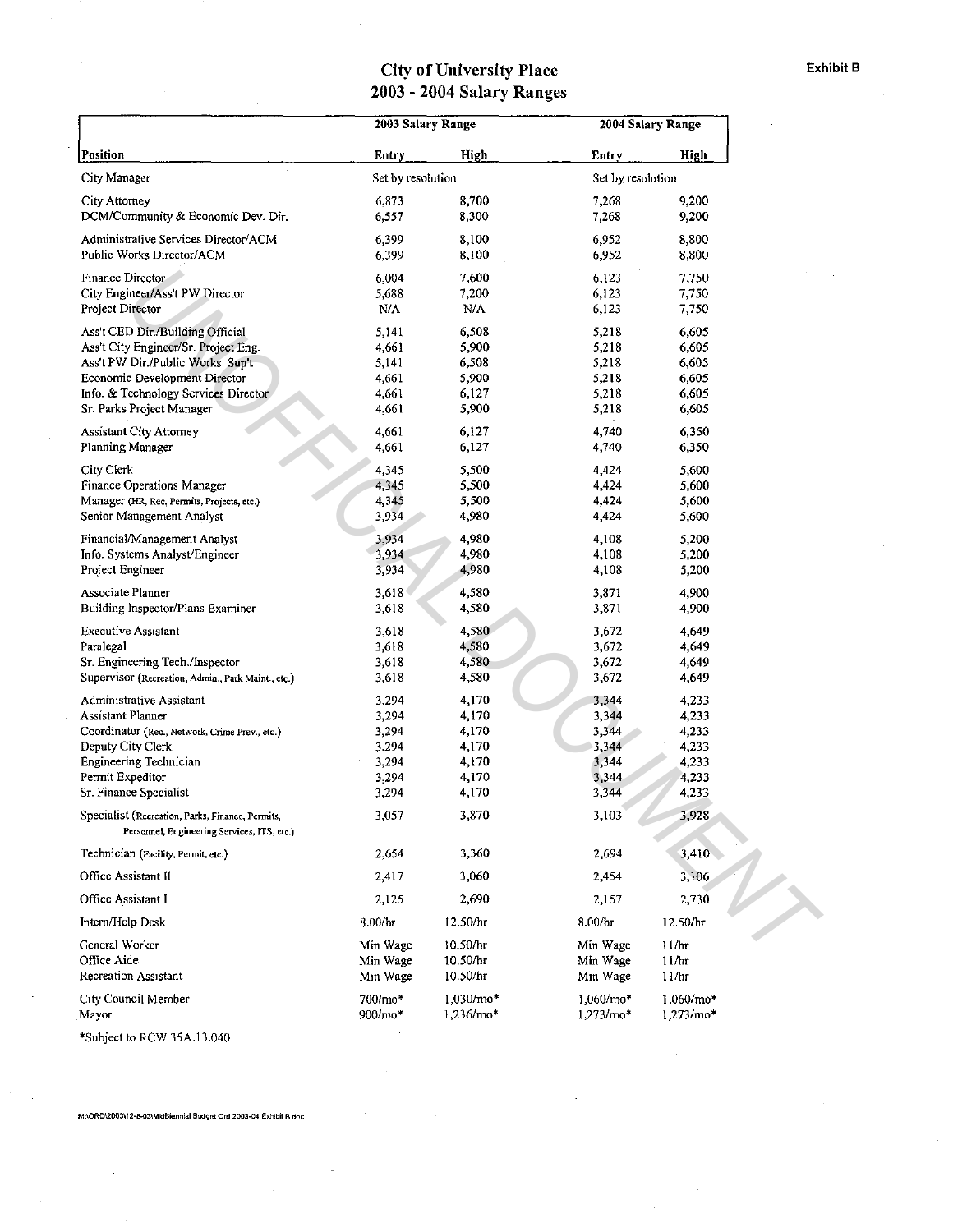### Exhibit C

# **Unrepresented Employees** 2003 2004 Benefit Summary

| etirement                            |                   |                              |
|--------------------------------------|-------------------|------------------------------|
|                                      | City Contribution | <b>Employee Contribution</b> |
| Required                             |                   |                              |
| $\epsilon$ . $\leq$<br>FICA-Medicare | 1.45%             | 1.45%                        |
| <b>FICA Social Security</b>          | $0.00\%$          | $0.00\%$                     |
| PERS* I or II                        | 1.32%             | I: $6\%$ ; II: 0.65%         |
| $401(a)$ **                          | 6.2%              | $6.0\% - 18\%$               |
| Optional                             |                   |                              |
| Deferred Comp (457)                  | $0.00\%$          | 0-25% of Gross-Maximum       |
| Allowed                              |                   |                              |
|                                      |                   |                              |

\*PERS contribution rates are subject to change and are set by the State of Washington.

\*\*Vesting for the 401(a) plan is 33% per year (100% after 3 years). Union employees are also eligible for the 401(a) and PERS plans as describe above. Employees have an irrevocable choice of contribution levels from 6% to 18%.

### **Health Insurance**

Medical: Regence Washington Health (AWC Plan A-PPO Plan) or Group Health (AWC Co-Pay Plan  $2)$ .

Dental: Washington Dental Service (AWC Plan F and Orthodontia Rider Plan IV for dependent children).

Vision: Vision Service Plan (AWC \$25 Deductible Plan).

Dental and Vision Plans are completely funded by the City

City health insurance (medical, dental, & vision) contribution minimum \$490/mo. up to \$924.22/mo. maximum:

Hf an employee's total health (medical, dental, orthodontia, and vision) insurance premiums exceed the monthly health allowance minimum and are less than the health allowance maximum, an amount equal to the employee's orthodontia premium will be deducted from his/her paycheck.

- <del>Hean employee's monthly health (medical, dental, orthodontia, and vision) premiums exceed the</del> health allowance maximum, the amount over the maximum (the employee's orthodontia premium as a minimum) will be deducted from his/her-paycheck.
- H<del>f an employee's monthly health (medical, dental, orthodontia, and vision) premiums are less than —</del> the health allowance minimum, the remaining allowance may be taken as cash, deferred eompensation (457 retirement plan), vacation (up to three per year), or Section 125 flexible spending account contributions. This health allowance savings will be reduced by the amount of the employee's orthodontia premium (this reduction will be zero if the employee does not insure spouse or dependents on dental or orthodontia).

#### 2004

- A choice between the AWC PPO Plan and Group Health
- All employees with employee-only coverage will receive \$100.00 a month as an incentive to keep them from putting dependants on the City plan.
- All full families (employee, spouse, and two or more children) regardless of plan will pay a \$67.00 monthly contribution